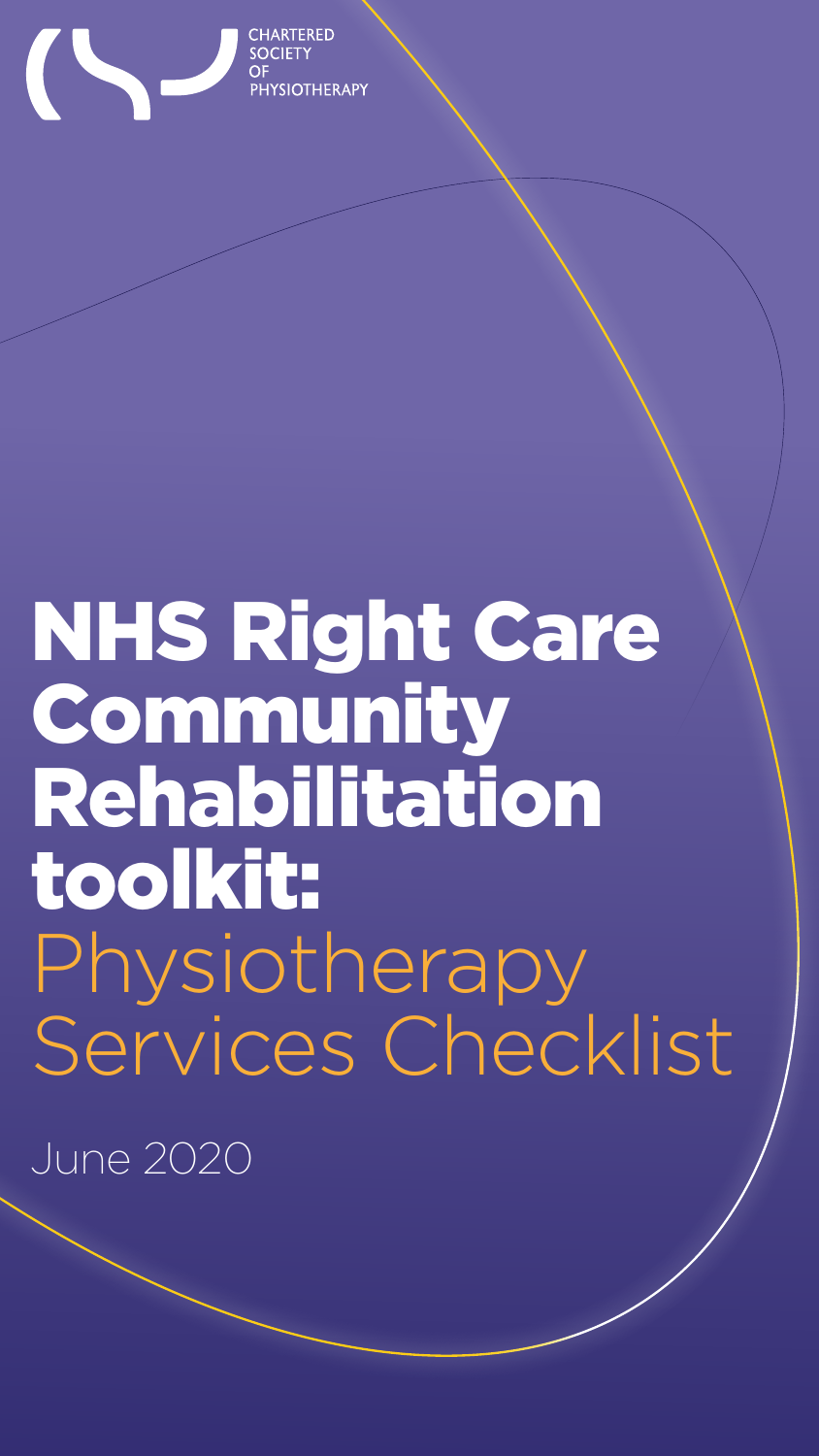# Introduction

The NHS Rightcare Community rehabilitation toolkit was developed in England. However the principles underpinning high quality rehabilitation apply equally across all four countries.

Across the UK there is currently significant variation in the provision and quality of rehabilitation across the whole patient pathway. This results in an over reliance on the most expensive parts of health and social care systems. These gaps in provision and quality are a particular issue for the increasingly complex patient population, presenting with more than one long-term condition. The significant reference to rehabilitation in the [NHS Long Term Plan,](https://www.longtermplan.nhs.uk/) and a commitment of £2.8 billion ring-fenced is a unique opportunity to transform community services. In May 2020, the Welsh Health Minister announced £10 million for local boards to increase capacity in community-based services.

The CSP and other key stakeholders have worked with NHS Right Care to develop the [Community Rehabilitation Toolkit](https://www.england.nhs.uk/rightcare/products/pathways/community-rehabilitation-toolkit/). The toolkit defines and describes the key priorities required to deliver high quality community rehabilitation services and provides specific guidance as to how a seamless pathway can be organised and commissioned.

Community rehabilitation is an important component of the NHSE Ageing well and community health programme. The key targets (#2hour2days) from the [NHSE Ageing Well](https://www.longtermplan.nhs.uk/areas-of-work/ageing-well/) and Community Health programme have been included in the toolkit. These targets, specifically, provide opportunities to assess and benchmark current systems and identify areas for improvement.

Throughout the toolkit, the definition of community rehabilitation is deliberately broad; inclusive of all aspects of rehabilitation and reablement outside of the acute sector and of transition arrangements. There are contributions from a range of professionals (including the voluntary and exercise sectors), as well as health service and social care providers.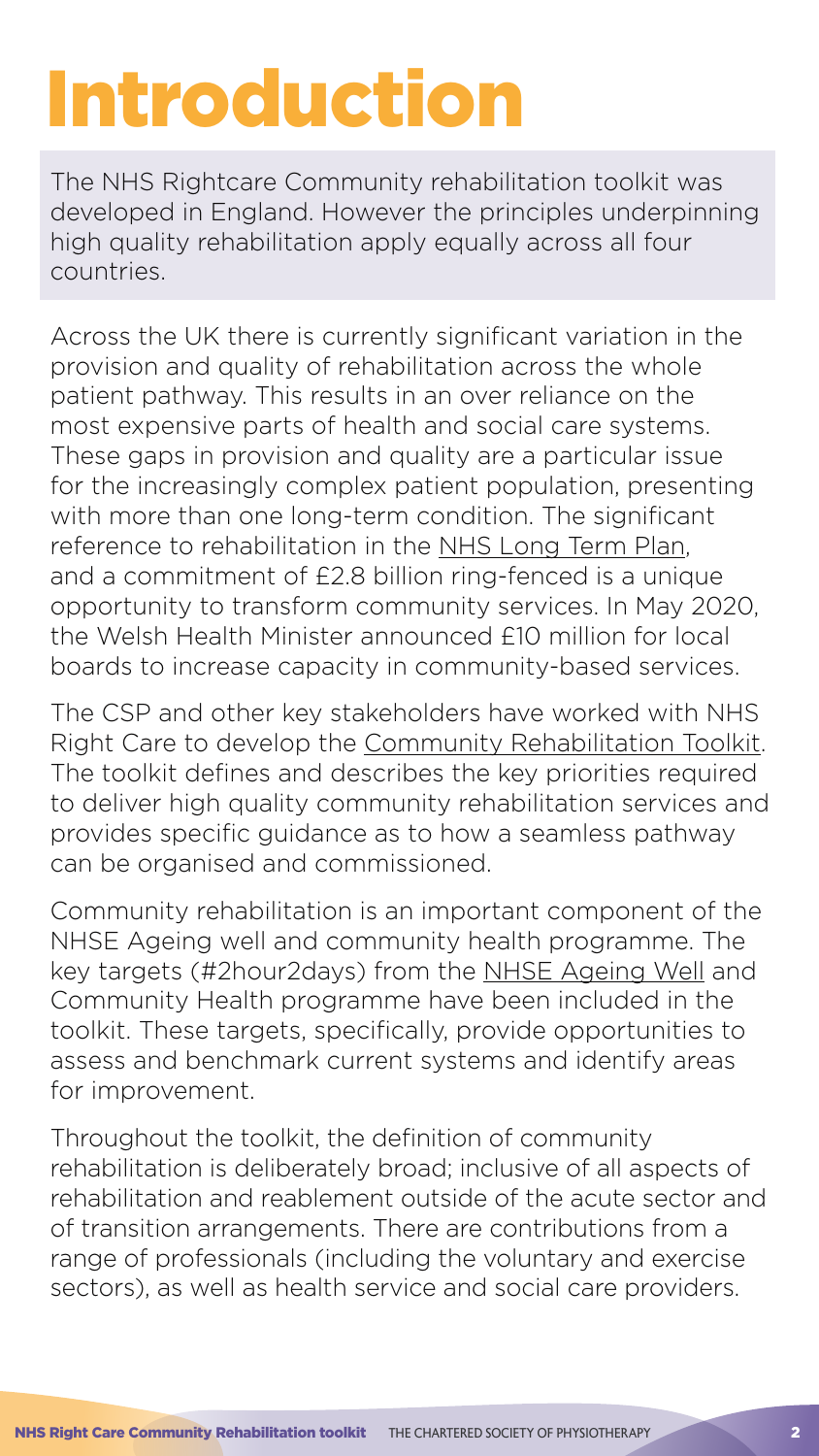It will be commissioners and decision makers who will find the toolkit most useful. However, it is also an opportunity for physiotherapists to highlight their contribution to community rehabilitation. Based on the overarching principles within the toolkit, the CSP has developed a checklist for community physiotherapy. This will enable you to identify both the specific strengths of your services and the areas for improvement. This information will put you in a stronger position to engage in effective dialogue with community rehabilitation services commissioners and decision makers.

# Service Readiness Checklist

# **1. Population identification and segmentation based on symptoms, function and need**

Does your service specification clearly define the scope of your service, and include:

- Waiting times
- Number of referrals made to service per annum *(diagnostic codes if possible)*
- Source of referral, e.g. GP, open access, self-referral
- Gender and age breakdown
- Referral criteria
- Employment status and work absence
- Assessment tools used *(e.g. measure of complexity)*
- Discharge reason

Can you describe how your physiotherapy service can contribute to the objectives such as the JSNA in England or Health and Social Care strategic plans in Scotland?

Can your patients, families and carers recognise their own signs of deterioration that could benefit from the input of rehabilitation services?

Is there a plan to train all staff to use the Community Services dataset (England)?

# **2. Supporting people to stay well and maintain independence**

Is there a clear way for patients/the public/carers to access the service?

Do you maintain an up to date directory of local community services to signpost patients?

How do you develop and maintain relationships with these services? e.g. are there opportunities for joint training sessions?

Is there a system in place so these local community organisations can seek physiotherapy input or guidance to help support their clients if required?

Is there regular and ongoing training for the CR team in the principles of Making Every Contact Count/Brief Intervention Training?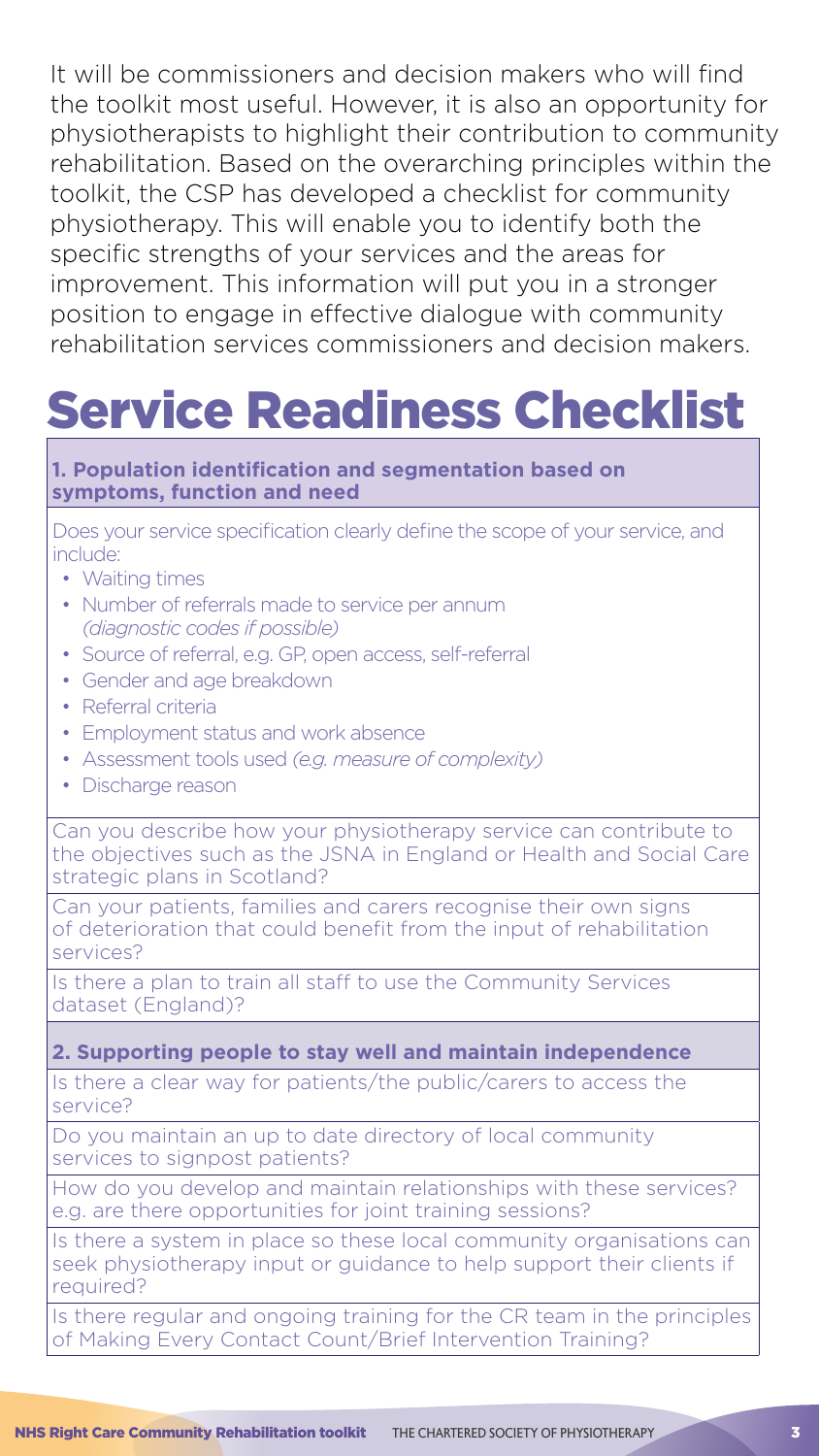# **3. Prevention of escalation and restoration of previous function**

For patients at risk of deterioration, is there a system in place to enable rapid access for a rehabilitation assessment?

Is there a system in place to recall patients every six months for review of their rehabilitation needs?

Do you provide a patient passport to enable smooth transition between services?

# **4. Supporting the hospital/community interface**

Do you have an easily accessible rapid response service, for when patients are in crisis?

Are there systems in place to ensure there is a smooth transition between acute and community services?

Are there systems in place to ensure access to specialist services? *(e.g. neuro rehab)*

Do you offer a seven day a week service and/or extended stay?

## **5. Integrated approach to community rehabilitation**

Are there opportunities for services to host joint learning and pathway improvement discussions?

Is there support for the team to access the most up to date evidence of effectiveness?

Are there opportunities for staff to experience different elements of the pathway?

Do you have regular meetings /networking opportunities with those services from which you take referrals?

Have you considered the use of a single patient record across the whole pathway?

## **6. Match workforce to population needs**

In order that workforce can be matched to population rehab need, have you recently undertaken a review of the existing physiotherapy workforce to understand skills availability and and maximise skill mix?

Does your service participate in regular multidisciplinary meetings?

Have all of your team gone through a job planning process to ensure that you can meet the needs of your population now and in the

#### future?

## **7. Improving data for rehabilitation services**

Have you an agreed set of outcome measurement tools, appropriate for the client group, that demonstrate the effectiveness of your service?

Does the service have the opportunity to participate in national audit?

Could you describe how your service uses the findings from national audit to look for opportunities to improve patient care, outcomes and service delivery?

Does your service contribute to the Community Services Dataset?

Is there a regular opportunity for you to share your improvement work with key stakeholders, e.g. decision makers and commissioners?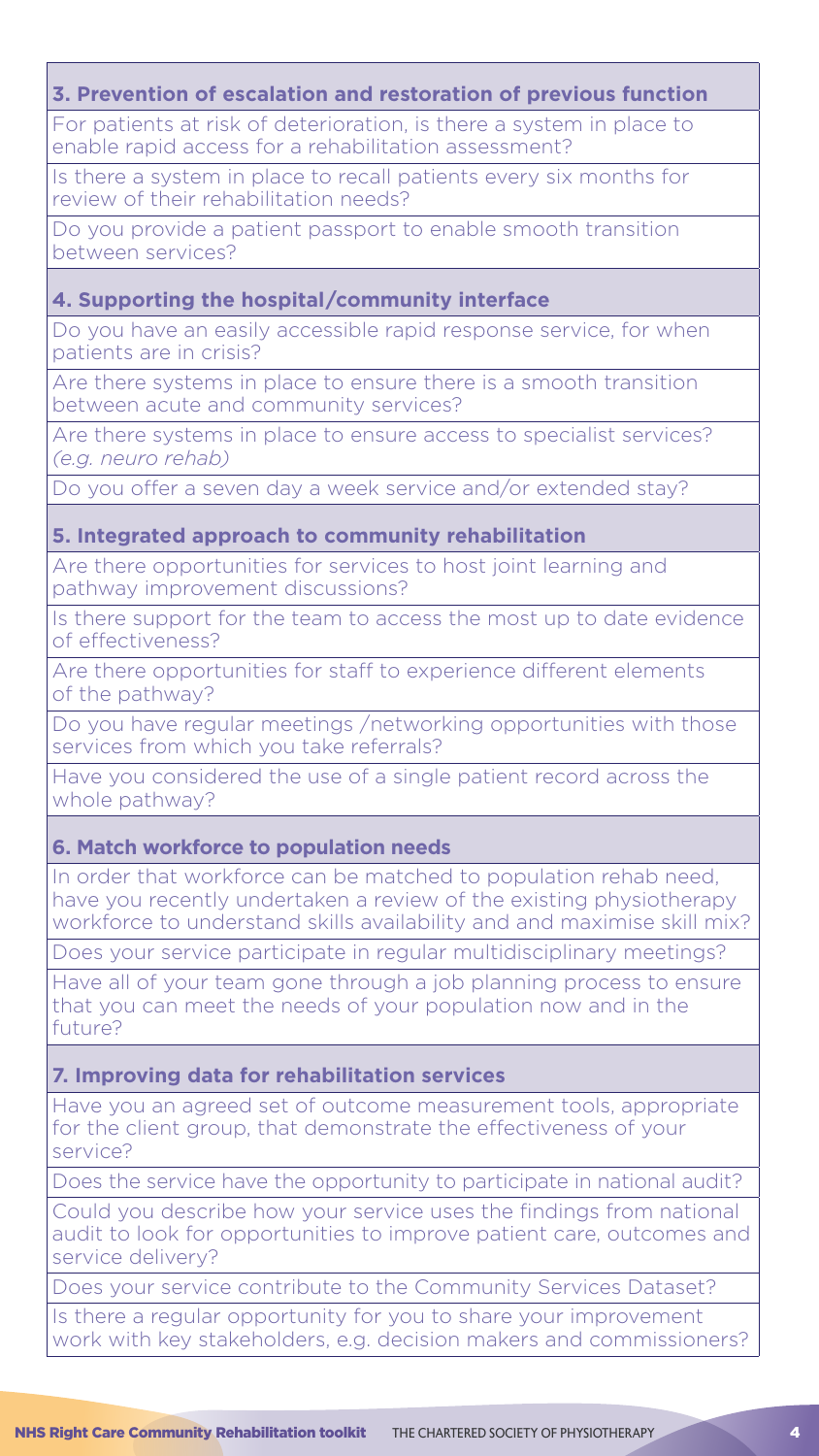#### NHS Right Care Community Rehabilitation toolkitTHE CHARTERED SOCIETY OF PHYSIOTHERAPY 5

# **8. Timely access to technology, facilities and patient equipment**

Do you have a system in place to ensure that patients have the right equipment, delivered in a timely manner, to enable them to maintain their level of function?

If a patient is transferred between settings, do you have a system in place to ensure that the supply of appropriate equipment is a priority?

### **9. Person-centred care**

Do you regularly ask patients if they feel actively involved in shared decision making and are supported to self-manage their condition when appropriate?

Does your team have access to development and training opportunities in the most up to date person-centred care approaches?

Do you have a system for dealing with personal health budgets? (England)

### **10. Experience of care**

Do you regularly collect, analyse and act on information from patients about their rehabilitation experience?

Do you use the experience of care feedback from patients and carers on an ongoing basis to improve and develop services?

Do you work with third sector organisations to engage and support patients to access services, particularly in more disadvantaged groups who may not be accessing services?